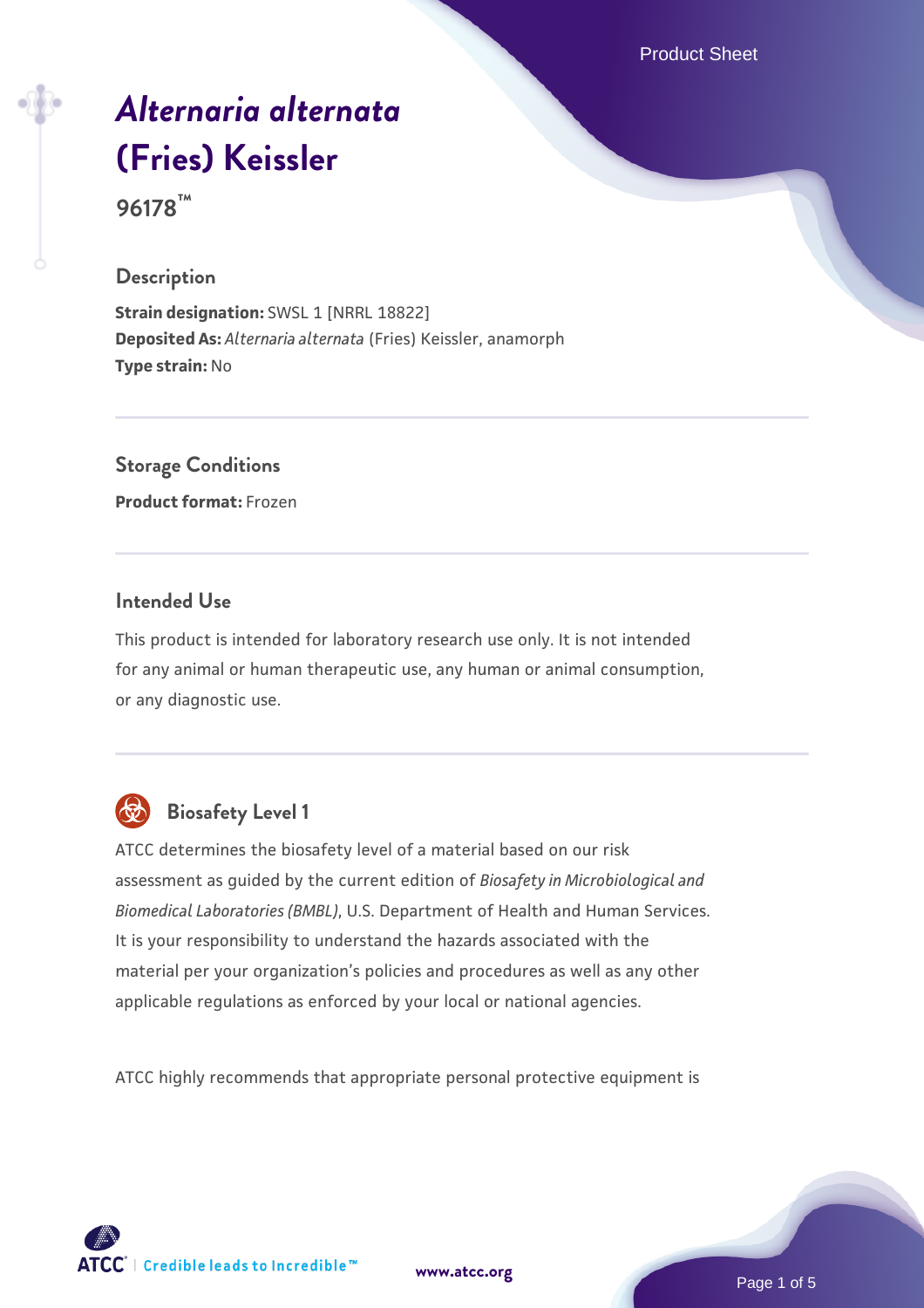# *[Alternaria alternata](https://www.atcc.org/products/96178)* **[\(Fries\) Keissler](https://www.atcc.org/products/96178)** Product Sheet **96178**

always used when handling vials. For cultures that require storage in liquid nitrogen, it is important to note that some vials may leak when submersed in liquid nitrogen and will slowly fill with liquid nitrogen. Upon thawing, the conversion of the liquid nitrogen back to its gas phase may result in the vial exploding or blowing off its cap with dangerous force creating flying debris. Unless necessary, ATCC recommends that these cultures be stored in the vapor phase of liquid nitrogen rather than submersed in liquid nitrogen.

# **Certificate of Analysis**

For batch-specific test results, refer to the applicable certificate of analysis that can be found at www.atcc.org.

#### **Growth Conditions**

**Medium:**  [ATCC Medium 343: V8 juice agar](https://www.atcc.org/-/media/product-assets/documents/microbial-media-formulations/3/4/3/atcc-medium-0343.pdf?rev=fbf48fa24e664932828269db1822ab12) **Temperature:** 26°C **Incubation:** under black light

## **Material Citation**

If use of this material results in a scientific publication, please cite the material in the following manner: *Alternaria alternata* (Fries) Keissler (ATCC 96178)

**References**

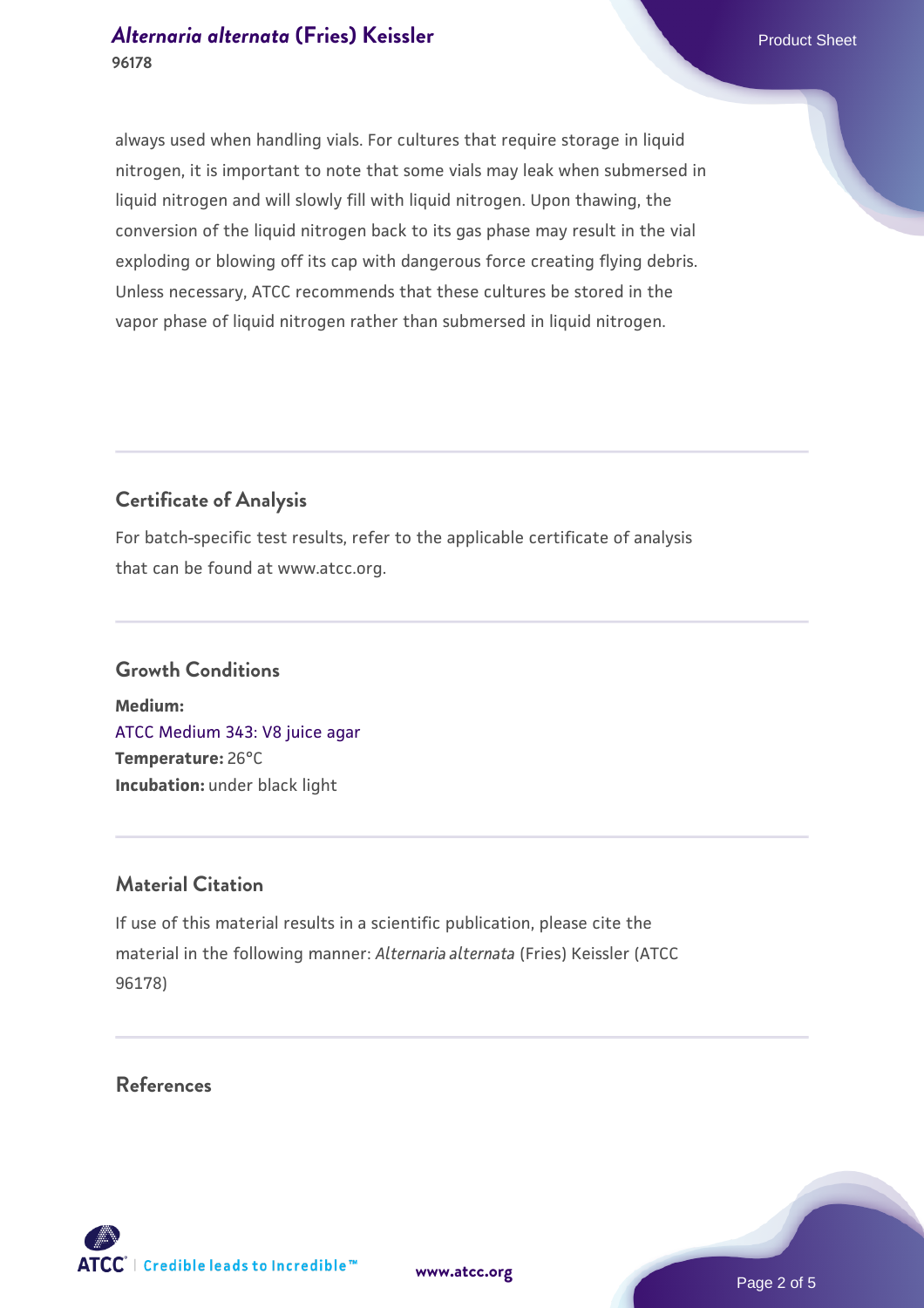#### *[Alternaria alternata](https://www.atcc.org/products/96178)* **[\(Fries\) Keissler](https://www.atcc.org/products/96178)** Product Sheet **96178**

References and other information relating to this material are available at www.atcc.org.

#### **Warranty**

The product is provided 'AS IS' and the viability of ATCC® products is warranted for 30 days from the date of shipment, provided that the customer has stored and handled the product according to the information included on the product information sheet, website, and Certificate of Analysis. For living cultures, ATCC lists the media formulation and reagents that have been found to be effective for the product. While other unspecified media and reagents may also produce satisfactory results, a change in the ATCC and/or depositor-recommended protocols may affect the recovery, growth, and/or function of the product. If an alternative medium formulation or reagent is used, the ATCC warranty for viability is no longer valid. Except as expressly set forth herein, no other warranties of any kind are provided, express or implied, including, but not limited to, any implied warranties of merchantability, fitness for a particular purpose, manufacture according to cGMP standards, typicality, safety, accuracy, and/or noninfringement.

## **Disclaimers**

This product is intended for laboratory research use only. It is not intended for any animal or human therapeutic use, any human or animal consumption, or any diagnostic use. Any proposed commercial use is prohibited without a license from ATCC.

While ATCC uses reasonable efforts to include accurate and up-to-date information on this product sheet, ATCC makes no warranties or representations as to its accuracy. Citations from scientific literature and patents are provided for informational purposes only. ATCC does not warrant

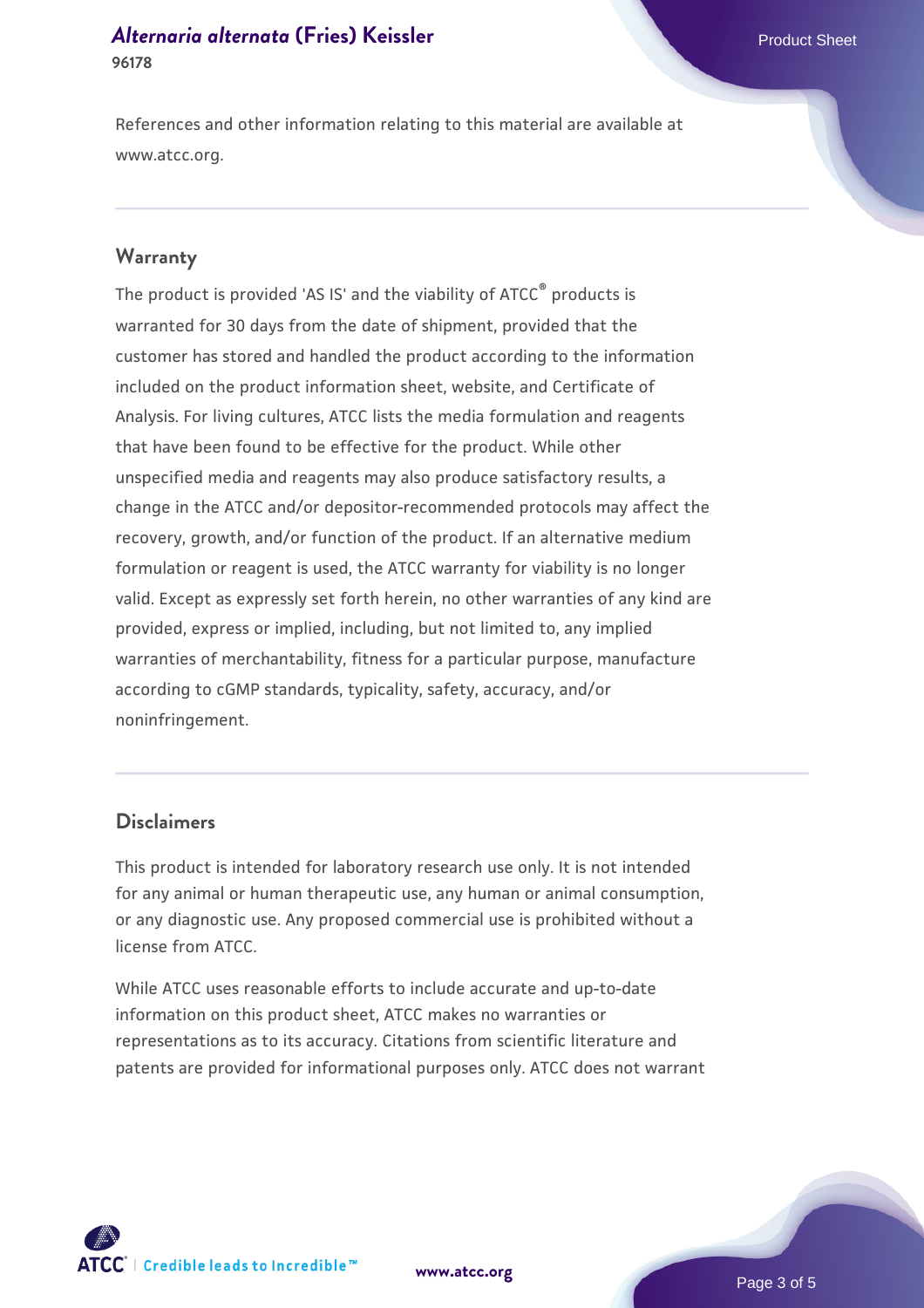#### *[Alternaria alternata](https://www.atcc.org/products/96178)* **[\(Fries\) Keissler](https://www.atcc.org/products/96178)** Product Sheet **96178**

that such information has been confirmed to be accurate or complete and the customer bears the sole responsibility of confirming the accuracy and completeness of any such information.

This product is sent on the condition that the customer is responsible for and assumes all risk and responsibility in connection with the receipt, handling, storage, disposal, and use of the ATCC product including without limitation taking all appropriate safety and handling precautions to minimize health or environmental risk. As a condition of receiving the material, the customer agrees that any activity undertaken with the ATCC product and any progeny or modifications will be conducted in compliance with all applicable laws, regulations, and guidelines. This product is provided 'AS IS' with no representations or warranties whatsoever except as expressly set forth herein and in no event shall ATCC, its parents, subsidiaries, directors, officers, agents, employees, assigns, successors, and affiliates be liable for indirect, special, incidental, or consequential damages of any kind in connection with or arising out of the customer's use of the product. While reasonable effort is made to ensure authenticity and reliability of materials on deposit, ATCC is not liable for damages arising from the misidentification or misrepresentation of such materials.

Please see the material transfer agreement (MTA) for further details regarding the use of this product. The MTA is available at www.atcc.org.

# **Copyright and Trademark Information**

© ATCC 2021. All rights reserved. ATCC is a registered trademark of the American Type Culture Collection.

#### **Revision**

This information on this document was last updated on 2022-04-26

# **Contact Information**



**[www.atcc.org](http://www.atcc.org)**